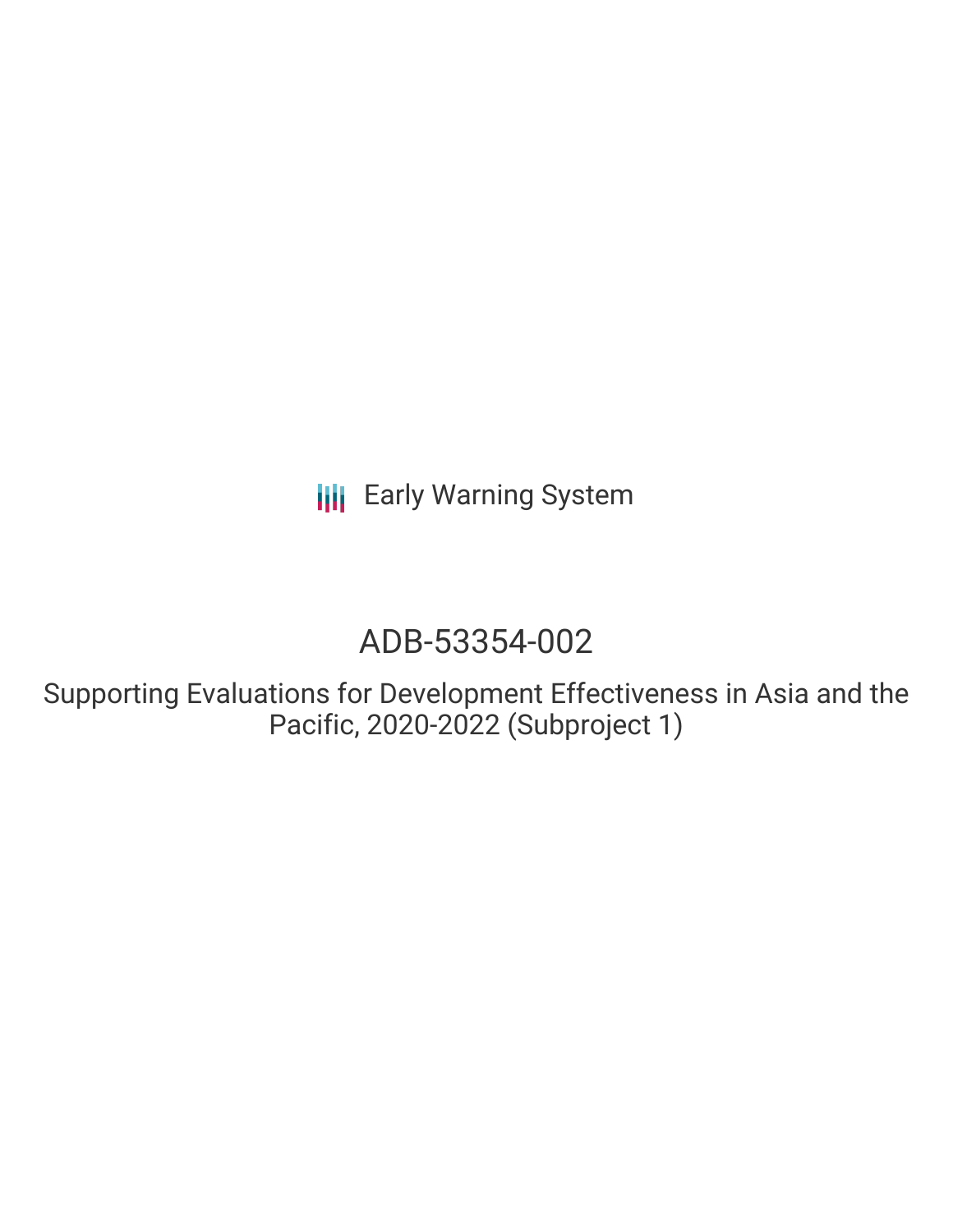

### Early Warning System ADB-53354-002

Supporting Evaluations for Development Effectiveness in Asia and the Pacific, 2020-2022  $\frac{1}{2}$ 

#### **Quick Facts**

| <b>Financial Institutions</b>  | Asian Development Bank (ADB)                                                                     |
|--------------------------------|--------------------------------------------------------------------------------------------------|
| <b>Status</b>                  | Proposed                                                                                         |
| <b>Bank Risk Rating</b>        |                                                                                                  |
| <b>Sectors</b>                 | Agriculture and Forestry, Education and Health, Energy, Finance, Transport, Water and Sanitation |
| Investment Type(s)             | <b>Advisory Services</b>                                                                         |
| <b>Investment Amount (USD)</b> | $$2.25$ million                                                                                  |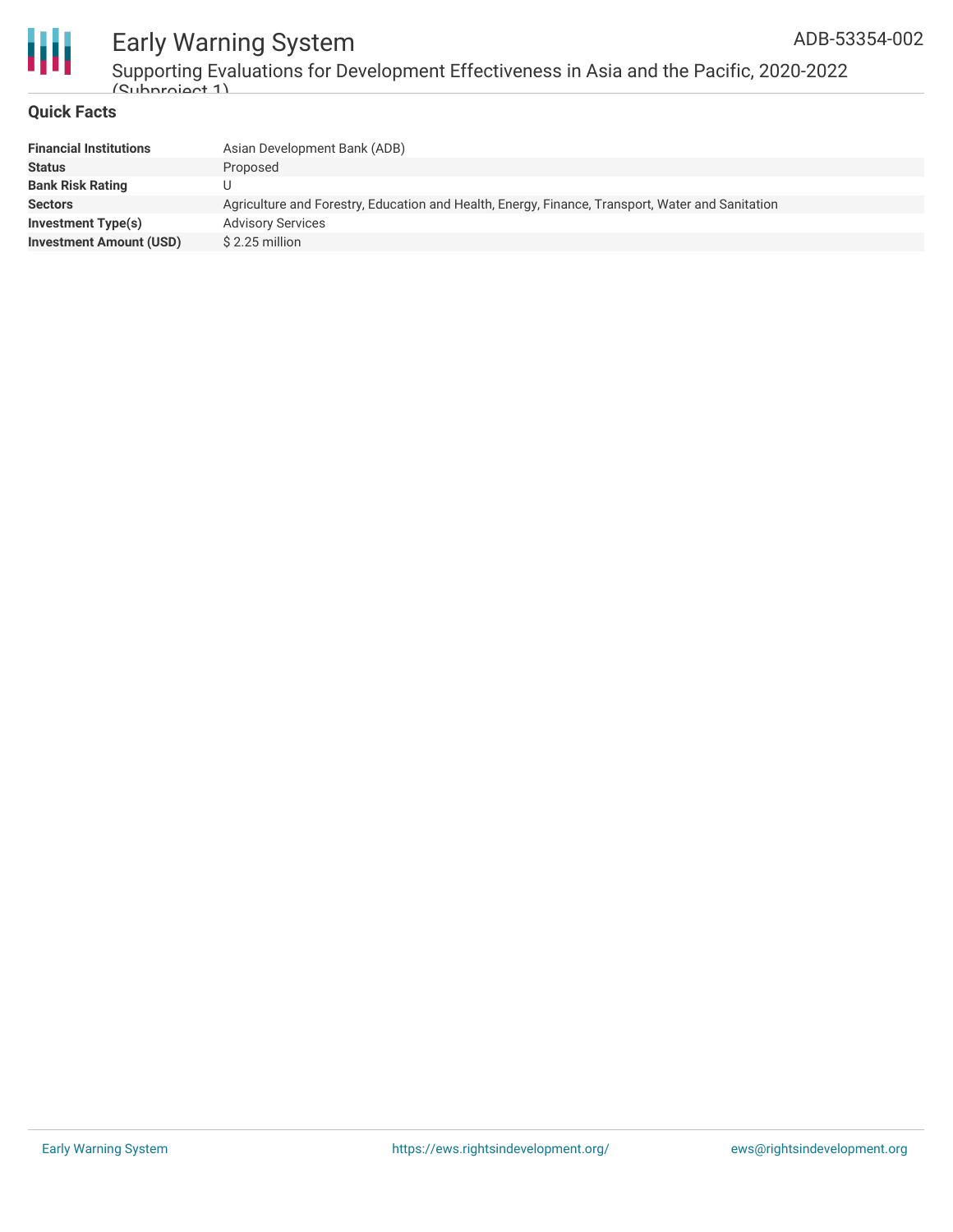

#### **Project Description**

According to ADB website, the Subproject 1 will fund high-level and other evaluations to improve ADB strategies, policies, processes, and operations. The main subproject outputs are 7 high-level evaluations. Other possible evaluation products may include a validation of country partnership strategy final review report (CPSFRV), a sector synthesis, a topical paper and some complementary and quick turn-around evaluation work.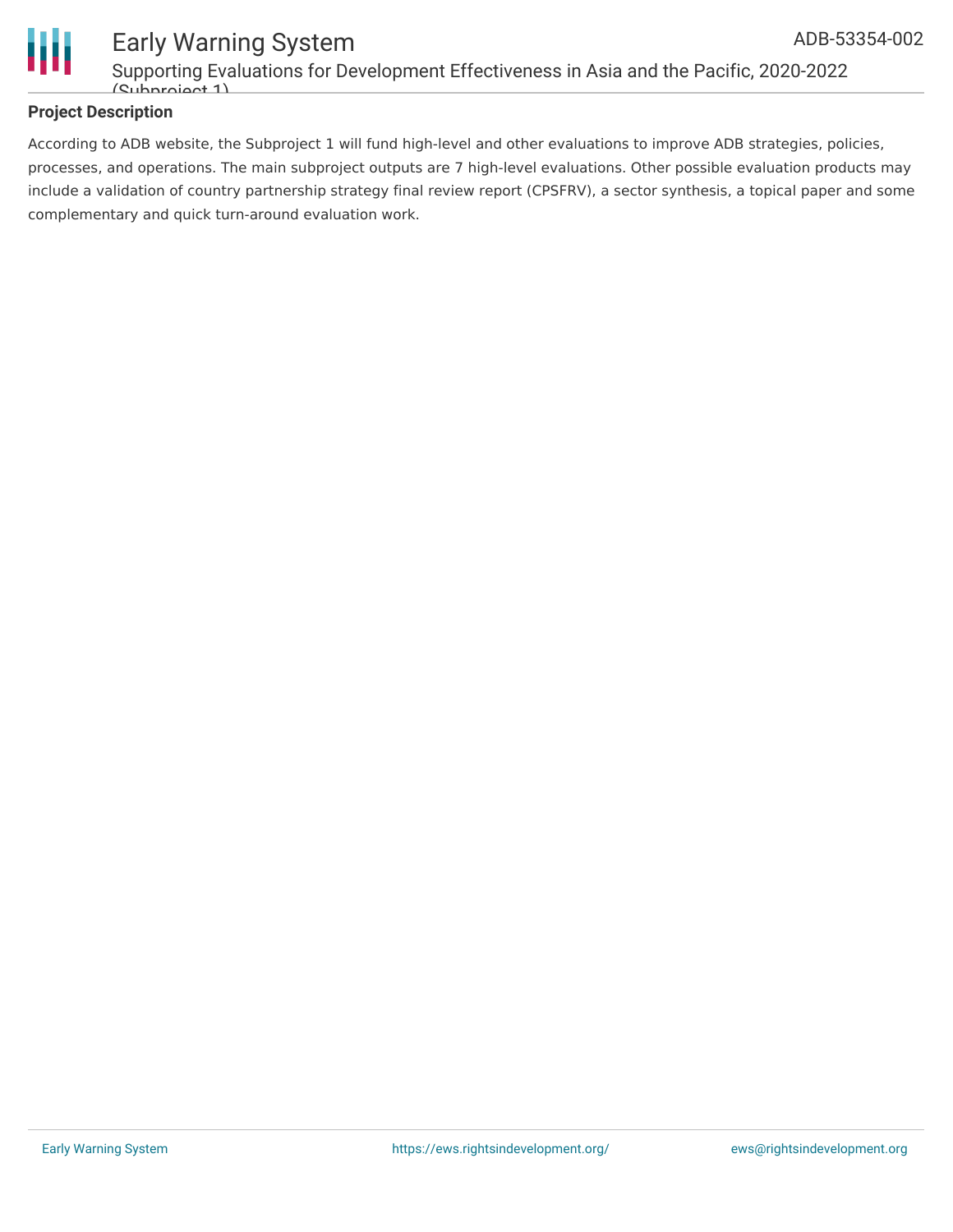

### Early Warning System

Supporting Evaluations for Development Effectiveness in Asia and the Pacific, 2020-2022  $(Subnraid)$ 

#### **Investment Description**

Asian Development Bank (ADB)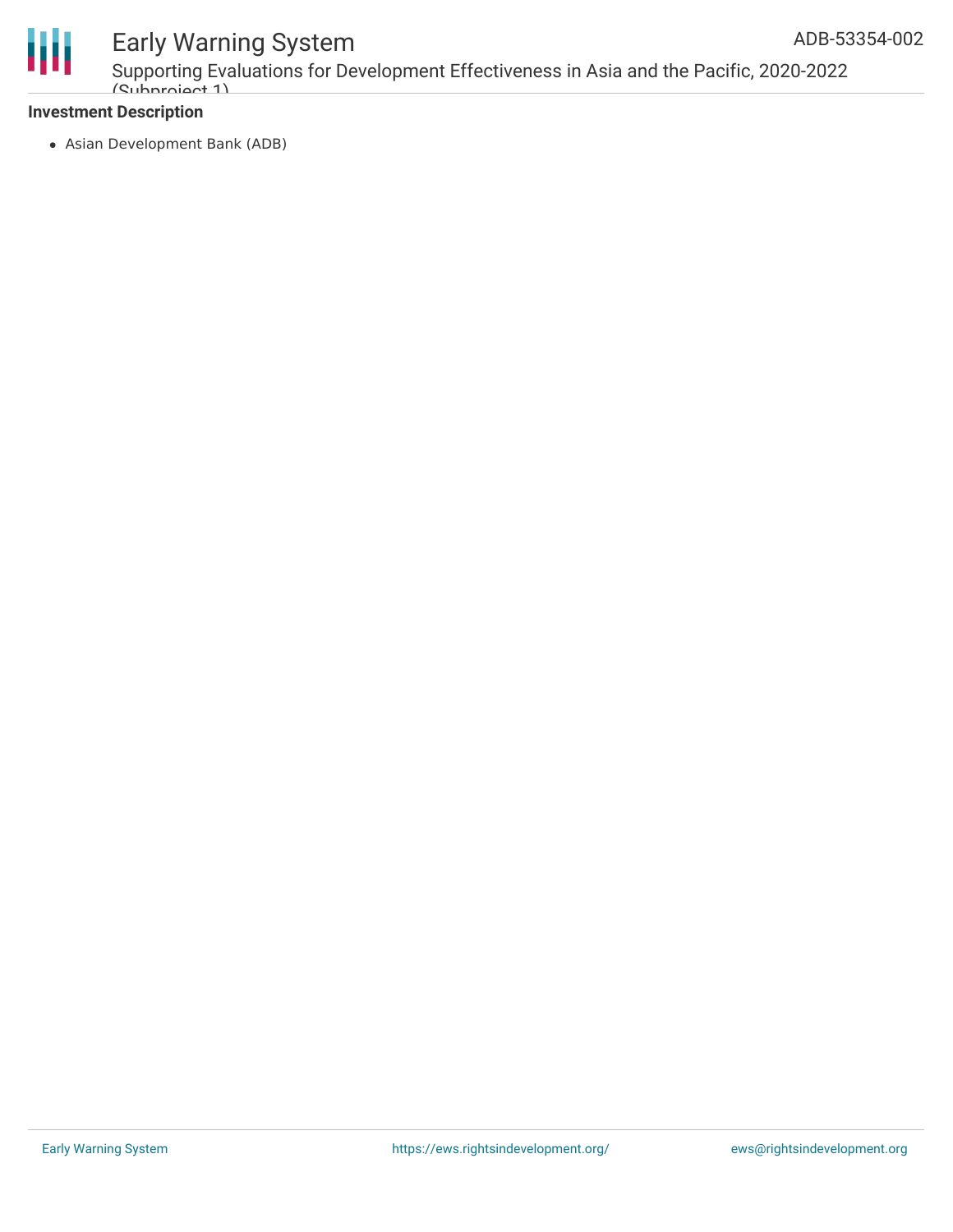

#### **Contact Information**

No contact information provided at the time of disclosure.

#### **ACCESS TO INFORMATION**

You can submit an information request for project information at: https://www.adb.org/forms/request-information-form

ADB has a two-stage appeals process for requesters who believe that ADB has denied their request for information in violation of its Access to Information Policy. You can learn more about filing an appeal at: https://www.adb.org/site/disclosure/appeals

#### **ACCOUNTABILITY MECHANISM OF ADB**

The Accountability Mechanism is an independent complaint mechanism and fact-finding body for people who believe they are likely to be, or have been, adversely affected by an Asian Development Bank-financed project. If you submit a complaint to the Accountability Mechanism, they may investigate to assess whether the Asian Development Bank is following its own policies and procedures for preventing harm to people or the environment. You can learn more about the Accountability Mechanism and how to file a complaint at: http://www.adb.org/site/accountability-mechanism/main.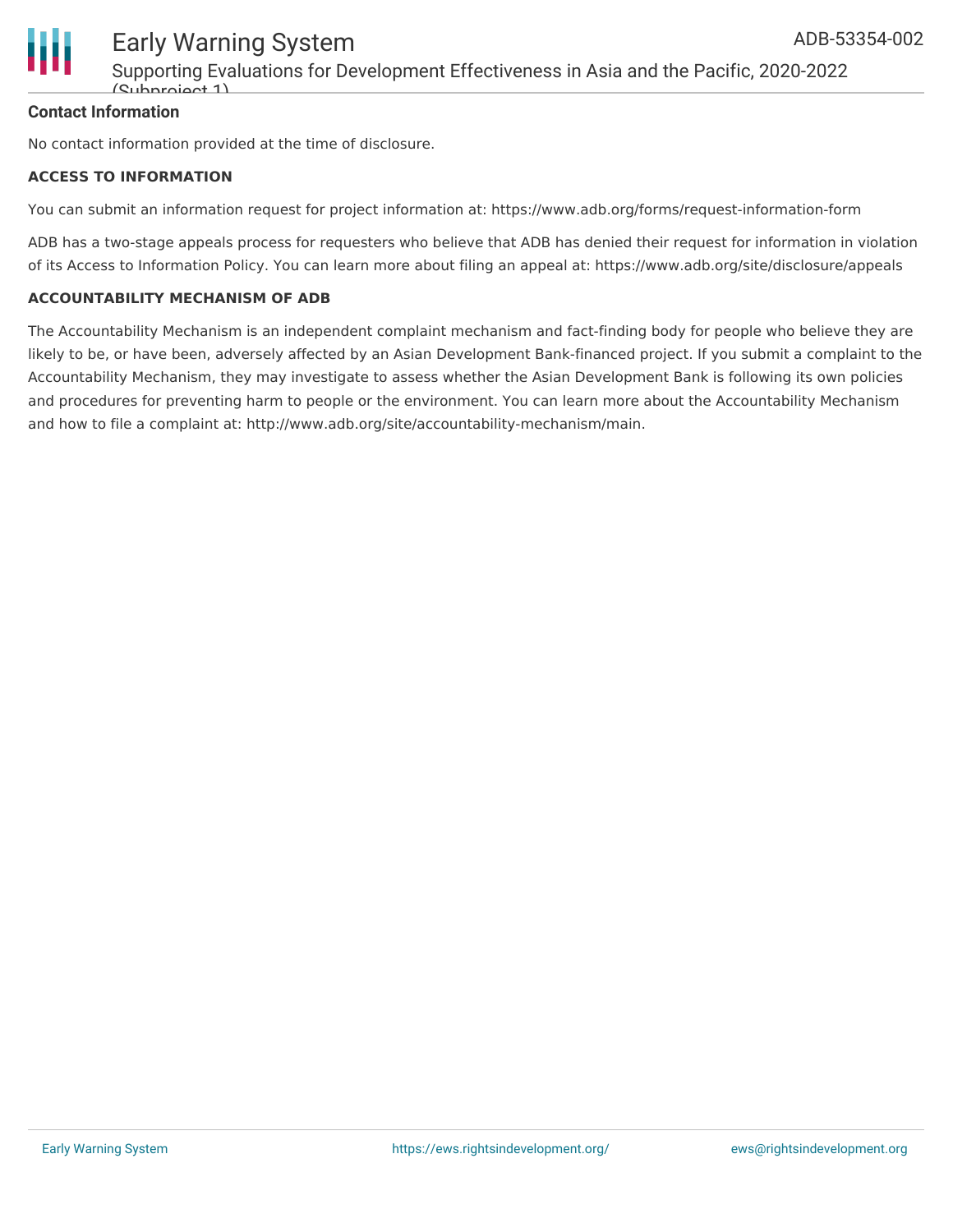

## Early Warning System

Supporting Evaluations for Development Effectiveness in Asia and the Pacific, 2020-2022  $(Subnraid)$ 

#### **Bank Documents**

• Project [Disclosure](https://ewsdata.rightsindevelopment.org/files/documents/02/ADB-53354-002.pdf) PDF [\[Original](https://www.adb.org/printpdf/projects/53354-002/main) Source]